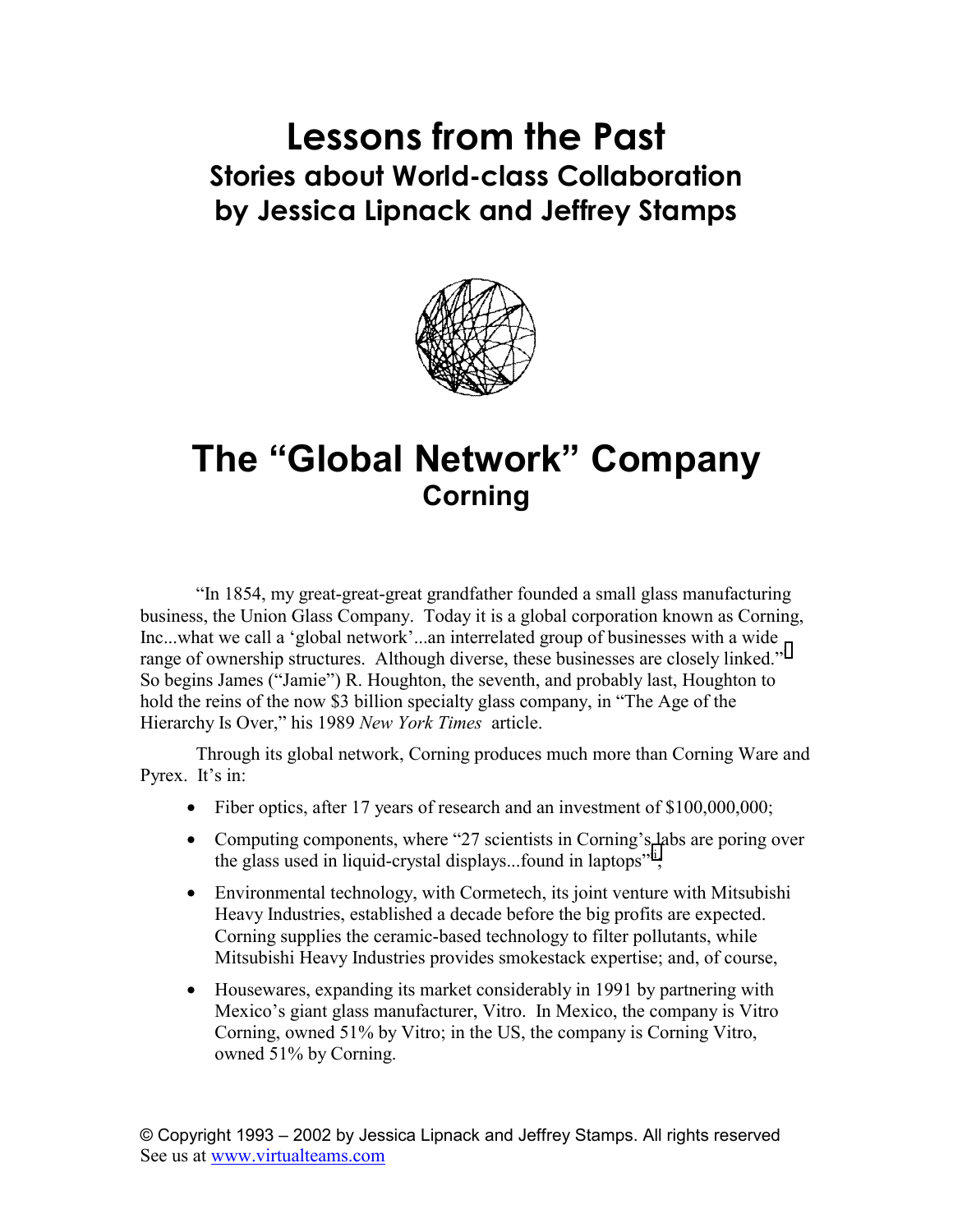Until controversy hits one of its partnerships in 1992, the company enjoys excellent press since 1983 when Jamie takes charge from his older brother Amory, Jr. (who goes on to become a Republican US Congressman). *Business Week's* May 13, 1991, cover story is "Corning's Class Act: How Jamie Houghton Reinvented the Company.<sup>"iii</sup> The "reinvention" prompts not only good press, but also good results. Reversing three years of steady decline and a 70% dependence on slow-growth businesses, return on equity climbs from 7.3% in 1983 to 16.3% in 1990. Stock value of the company (incorporated just before the Civil War) increases 36% in the same period. Analysts predict earnings likely to grow 20% annually with good market share in strong growth businesses.

Corning's is not just a remarkable story of external adventures. It is also a tale of how a nearly 150-year-old company undertakes a 10-year internal effort to transform itself into a 21st century corporation. It does so with boundary crossing teamnets.

## **Corning's Internal Drive for Quality**

Jamie Houghton recalls walking into a "dreary" Rochester, New York, hotel function room in October, 1983, his first year of office. "Corning plans to spend \$5 million on a 'total quality program,'" he tells his top managers. No one is interested. "It went over like a bomb They thought it was the flavor of the month," he says later.<sup>IV</sup> Undaunted, he barrels ahead with his vision to turn Corning into a quality enterprise. He appoints Corning's first director of quality. He goes on the road, carrying his vision to over 50 company and partner sites. He requires that everyone goes through a two-day quality seminar.

At Corning, quality means "meeting and exceeding customer requirements." Delivering the keynote address (appropriately titled "Quality: Beyond the Corporate Walls") at the Economic Club of Detroit in October, 1990, Houghton says, "Quality is more than a business process; it's an ethical behavior system... Quality implies empowerment of all people at all levels in an organization. The old pyramid structure is flattening out with power spreading downward and outward through employee quality teams."

Houghton is not exaggerating:

- Corning people participate in quality circles, the small group management process that began on the shop floor in Japan in the early 1960s.
- Corning has hundreds of cross-functional teams in its factories and businesses, with people from many parts of the organization working together "spotting" trouble and fixing it at the source."
- At its "Factory of the Future" in Blacksburg, Virginia, Corning runs 24-hours a day, 7 days a week, self-supervised by "high-performance work teams," with "mentor networks" guiding new hires.

Corning also partners with the labor unions. The company and the union jointly work to increase employee participation in worker teams. These teams determine job schedules and participate in factory design. When a molten-metal filter production plant moves from an older facility to Erwin, NY, union workers design it with open spaces,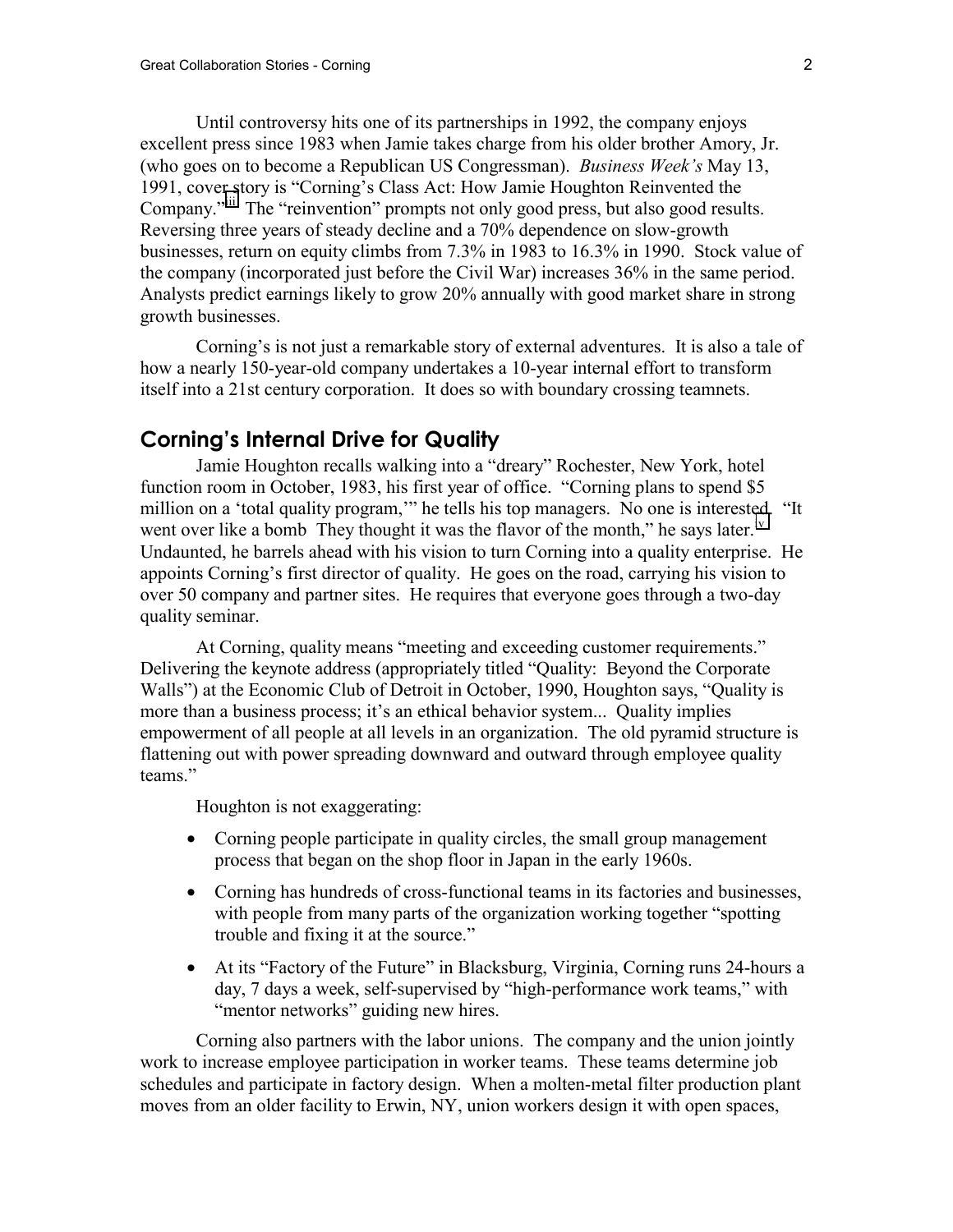sound dampening ceilings, numerous windows, and a production line that keeps everyone on a team within earshot of one other. They redesign the organization, not only the technology: 47 job classifications fold into one, employees rotate jobs weekly, and salaries rise when people learn new skills. The defect rate dives from 10,000 per million to 3 per million, with virtually no customer returns. At Corning, quality works.

In 1987, Houghton launches a new crusade: he appoints two company wide teams to address workforce diversity. Corning, the tiny upstate New York town, also benefits. The company invests in the community, addressing economic, racial, and quality of life issues: it buys and rehabilitates properties; it builds a hotel, museum and library; and, it arranges for the local cable station to carry black oriented programming. Corning understands the essence of quality: a focus on people.

## **Corning and its Partners**

Corning is not new to the joint venture business. It is 1924 when Corning first takes advantage of complementary product development with another company, making cartons for glass products. This practice of Corning and its partner each contributing its expertise will be echoed for the next 75 years in some 60 ventures. These partnerships, says Houghton, contribute about half of Corning's earnings, which he believes to be "unique among Fortune 500 companies." Some are really micro-joint ventures such as Corning's partnerships with Genentech in enzymes and tiny PCO, Inc., in optics.

Corning's partners include some newer ones—Siemens of Germany, Ciba of Switzerland, Samsung of South Korea—and some quite old—like Asahi Glass of Japan. Amazingly, even though the Japanese partner and Corning did not communicate during World War II, Asahi Glass kept meticulous records and presented Corning with its earnings after the war was over.

During the same war, a handshake between Jamie Houghton's father and Dr. Willard Dow in 1941 established perhaps the most famous of the partnerships: Dow Corning to produce silicones. Dow Corning illustrates both the profits and the peril of partnerships. In 1991, Dow Corning's \$2 billion in revenues contributes 25% of Corning's \$316.8 million earnings<sup>V</sup>. In 1992, Dow Corning, which produces 5000 specialty chemicals ranging from the sealants used on the O-rings of the Space Shuttle to Silly Putty, is on the front page because of silicone breast implants. Potential lawsuits could exceed \$1 billion or more in liabilities.

In the long view, a vulnerable partnership will not deter Corning from its network strategy. In networks, the parts do not necessarily conform to the structure of the whole. Nor is Corning likely to alter its basic philosophy that respects the autonomy of both its partners and the joint venture spinoffs. Autonomous partners, for better or worse, comprise networks. Indeed, it is the real autonomy of Dow Corning from its founding parents that provides the break wall against the storm of suits that follows the ban on silicone implants.

Despite mistakes, Corning is extremely successful in its joint ventures. "Corning has the critical ability to treat its partners as true equals, to see their interests and respond to them,"[vi](#page-4-0) writes Jordan Lewis, author of *Partnerships for Profit*.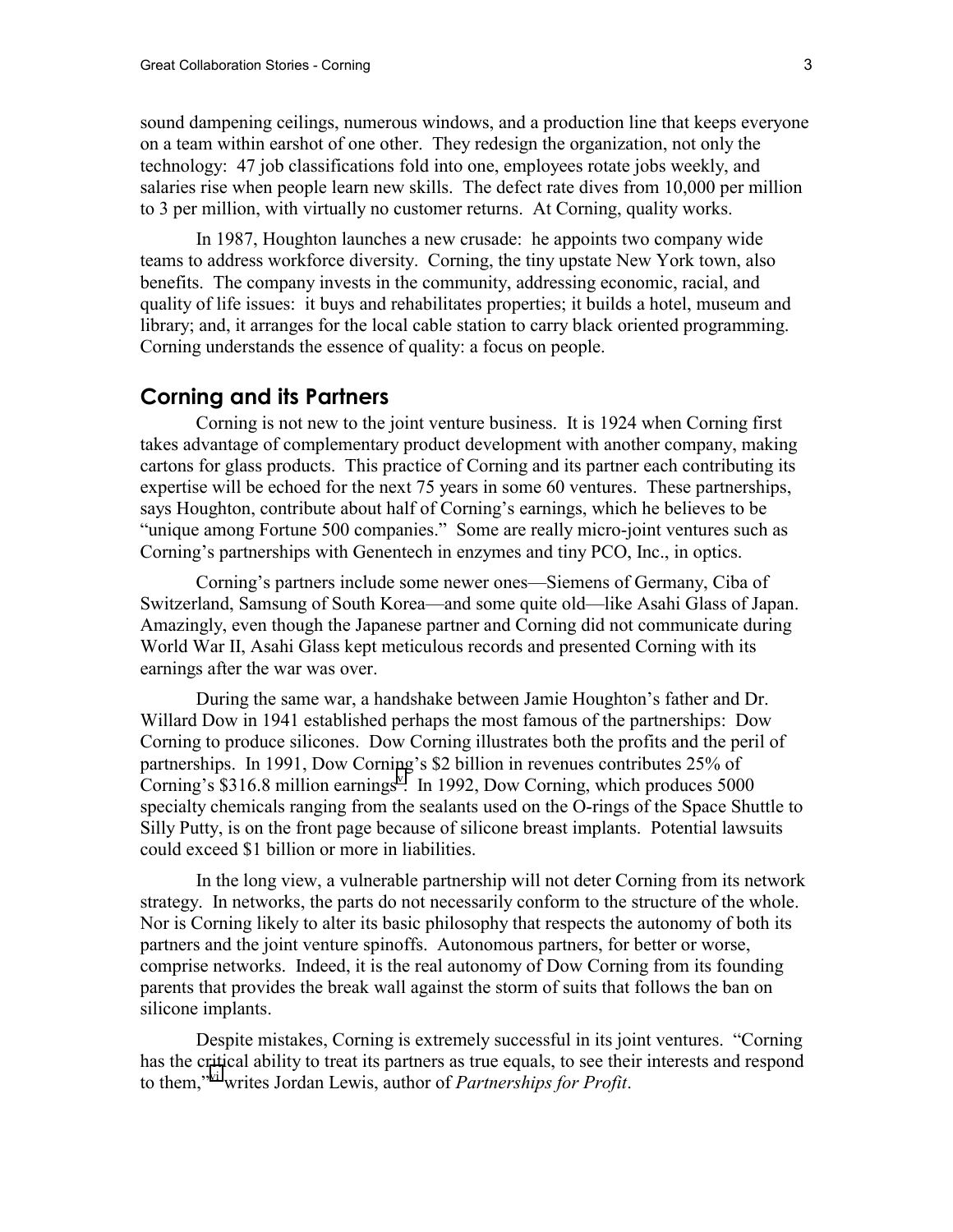As above, so below. The treatment of both corporate partners and employees as equals springs from the same culture and philosophy. "We have found that the successful operation of a global management network requires a new mind-set," Houghton writes. "A network is egalitarian...[with] no parent company. A corporate staff is no more or less important than a line organization group... [B]eing part of a joint venture is just as important as working at the hub of the network."[vii](#page-4-0)

Houghton calls Corning "a work in progress." It is a rare long term experiment in conscious transformation from a traditional American hierarchy to a more networked form of management at every level. Is the Corning way right for every company? Probably not. Yet other companies use these and similar ideas in different ways to improve their businesses.

Every business needs to adapt to change. By knowing what some companies have tried, you will get a clearer idea of what might work for you.

At the nexus of business boundaries, internal and external, is the enterprise.